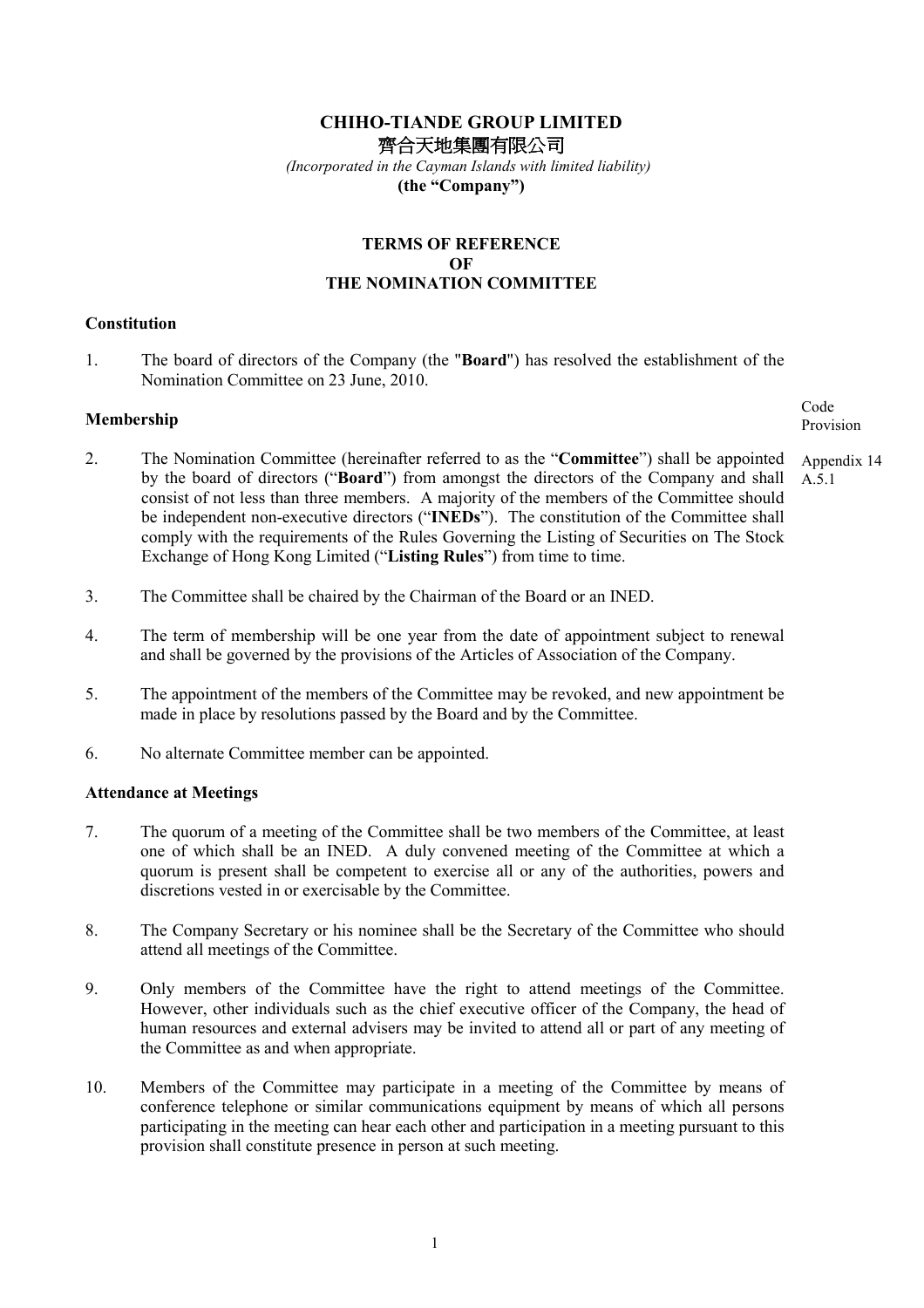## Frequency of Meetings

- 11. The Committee shall meet at least once a year and at such other times as the Chairman of the Committee may require.
- 12. The Chairman of the Committee may convene additional meetings at his discretion.
- 13. Meetings of the Committee shall be summoned by the secretary of the Committee who will be the company secretary of the Company.
- 14. Proceedings of meetings of the Committee shall be governed by the provisions of the Articles of Association of the Company.

## Notice of Meetings

15. Unless otherwise agreed, notice of each meeting of the Committee shall confirm the venue, time and date together with an agenda of items to be discussed and shall be forwarded to each member of the Committee, any other person required to attend and all other non-executive directors no later than 3 working days before the date of the meeting. Supporting papers shall be sent to the Committee members and to other attendees as appropriate at the same time.

### Committee's Resolutions

- 16. A resolution in writing signed by all the members of the Committee shall be as valid and effectual as if it had been passed at a meeting of the Committee and may consist of several documents in same form each signed by one or more of the members of the Committee. Such resolution may be signed and circulated by fax. This provision is without prejudice to any requirement under the Listing Rules for a Board or Committee meeting to be held.
- 17. The secretary of the Committee shall minute the proceedings and resolutions of all Committee meetings, including the names of those present and in attendance. All minutes shall record in sufficient details the matters considered, decisions reached or recommendations made and any concerns raised by any member including dissenting views.
- 18. Minutes of the Committee meetings shall be circulated promptly to all members of the Committee and, once agreed, to all members of the Board, unless a conflict of interest exists.

### Annual General Meeting

19. The chairman of the Committee (or if he is not able to attend, his delegate who shall be a member of the Committee) shall attend the Annual General Meeting, in which he shall be prepared to respond to any shareholder's questions on the Committee's activities.

### Duties, powers and functions

The duties of the Committee shall include:

- 20. to formulate nomination policy for consideration of the Board and implement the nomination policy laid down by the Board;
- 21. without prejudice to the generality of the foregoing:
	- (a) review the structure, size and composition (including the skills, knowledge and experience) of the Board at least annually and make recommendations on any proposed changes to the Board to complement the Company's corporate strategy; Appendix 14  $A.5.2(a)$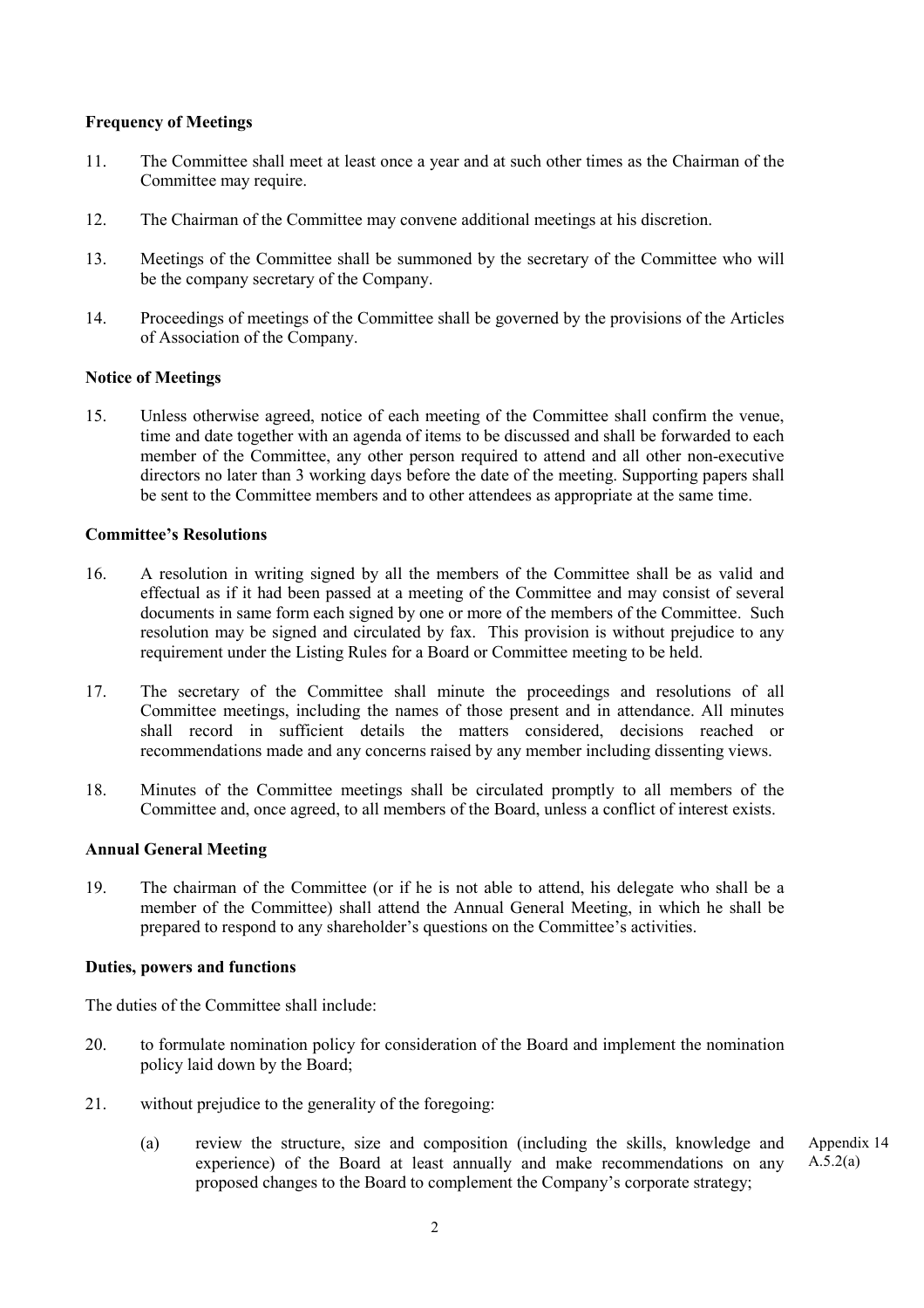- (b) identify individuals suitably qualified to become Board members and select or make recommendations to the Board on the selection of, individuals nominated for directorships; (c) assess the independence of independent non-executive directors, having regard to the requirements under the Listing Rules; (d) make recommendations to the Board on the appointment or re-appointment of directors and succession planning for directors in particular the chairman and the chief executive; (e) do any such things to enable the Committee to discharge its powers and functions conferred on it by the Board; and (f) conform to any requirement, direction, and regulation that may from time to time be prescribed by the Board or contained in the constitution of the Company or imposed by legislation. 22. The Committee should be provided with sufficient resources to perform its duties. 23. Where the Board proposes a resolution to elect an individual as an independent non-executive director at the general meeting, it should set out in the circular to shareholders and/or explanatory statement accompanying the notice of the relevant general meeting why the Board believe he/she should be elected and the reasons why the Board consider him/her to be independent. Appendix 14 A.5.4 Appendix 14 A.5.5 Appendix 14  $A.\overline{5}.2(b)$ Appendix 14  $A.5.2(c)$ Appendix 14 A.5.2(d)
- 24. The Committee should have a policy concerning diversity of Board members, and should disclose the policy or a summary of the policy in the corporate governance report. Diversity of Board members can be achieved through consideration of a number of factors, including but not limited to gender, age, cultural and educational background, or professional experience, taking into account the business and specific needs of the Company. Appendix 14 A.5.6
- 25. In carrying out its responsibilities, the Committee should give adequate consideration to the principles under A.3 and A.4 of the Corporate Governance Code as set out in Appendix 14 to the Listing Rules. Appendix 14 A.5 Principle

## Reporting Procedures

- 26. The Chairman of the Committee shall report formally to the Board on its proceedings after each meeting of the Committee on all matters within its duties and responsibilities.
- 27. The Committee shall report to the Board on a regular basis. At the next meeting of the Board following a meeting/written resolution of the Committee, copies of the minutes/resolution setting out the findings, recommendations and decisions of the Committee shall be submitted to the Board.
- 28. The Committee shall make whatever recommendations to the Board on any area within its remit where action or improvement is needed.
- 29. The Committee shall compile annually a report on its activities for the Board to consider in the context of preparing the Company's annual report.

### **Others**

30. The Committee shall, at least once a year, review its own performance, constitution and terms of reference to ensure it is operating at maximum effectiveness and recommend any changes it considers necessary to the Board for approval.